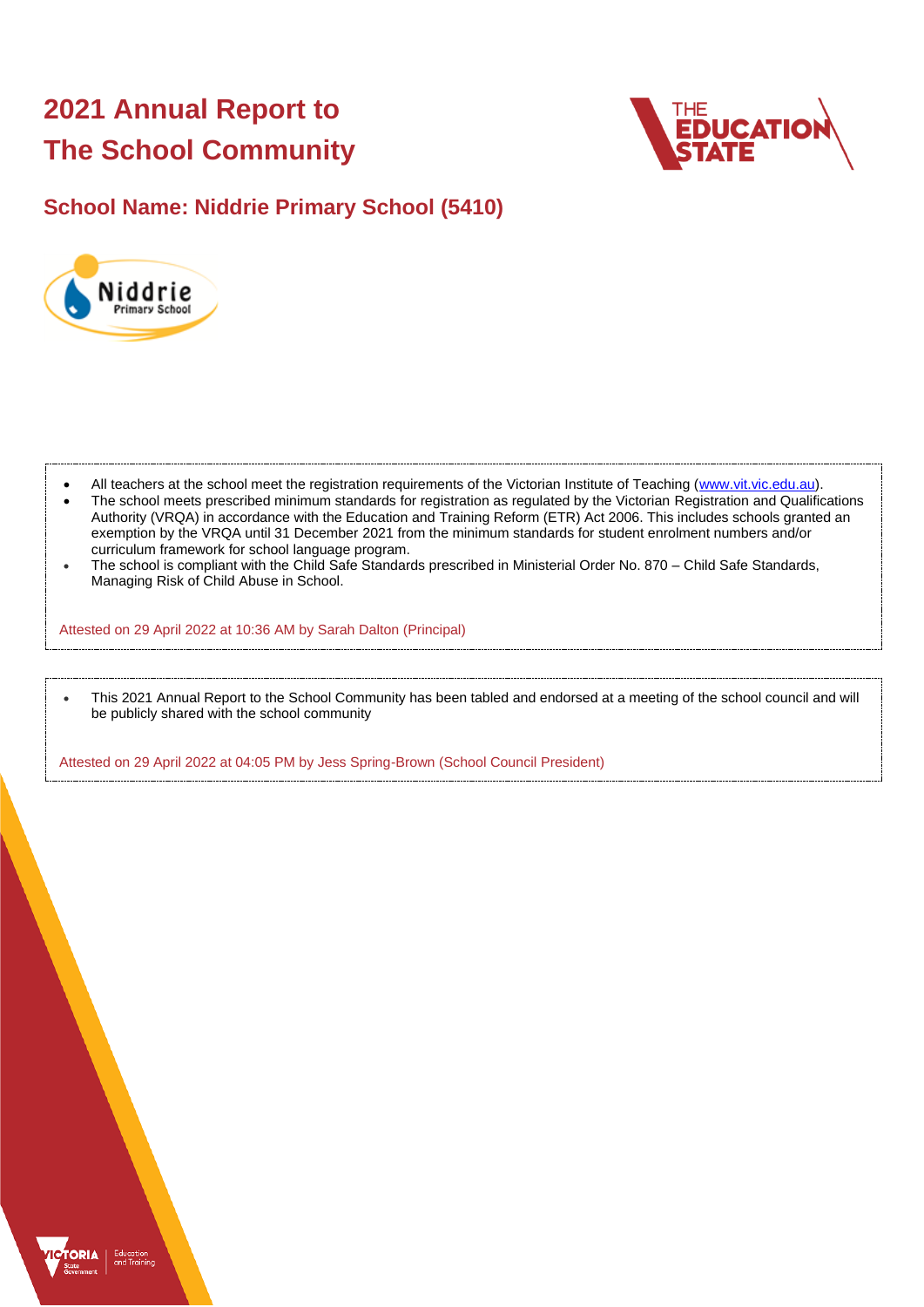

## How to read the Annual Report

### What does the *'About Our School'* commentary section of this report refer to?

The 'About our school' commentary provides a brief background on the school, an outline of the school's performance over the year and future directions.

The 'School Context' describes the school's vision, values and purpose. Details include the school's geographic location, size and structure, social characteristics, enrolment characteristics and special programs.

The 'Framework for Improving Student Outcomes (FISO)' section includes the improvement initiatives the school has selected and the progress they have made towards achieving them through the implementation of their School Strategic Plan and Annual Implementation Plan.

### What does the *'Performance Summary'* section of this report refer to?

The Performance Summary includes the following:

#### **School Profile**

- student enrolment information
- the school's 'Student Family Occupation and Education' category
- a summary of parent responses in the Parent Opinion Survey, shown against the statewide average for Primary schools
- school staff responses in the area of School Climate in the School Staff Survey, shown against the statewide average for Primary schools

#### **Achievement**

- English and Mathematics for Teacher Judgements against the curriculum
- English and Mathematics for National Literacy and Numeracy tests (NAPLAN).

#### **Engagement**

Student attendance at school

#### **Wellbeing**

Student responses to two areas in the Student Attitudes to School Survey:

- Sense of Connectedness
- Management of Bullying

Results are displayed for the latest year and the average of the last four years (where available). As NAPLAN tests were not conducted in 2020, the NAPLAN 4-year average is the average of 2018, 2019 and 2021 data in the 2021 Performance Summary.

## Considering COVID-19 when interpreting the Performance Summary

The Victorian community's experience of COVID-19, including remote and flexible learning, had a significant impact on normal school operations in 2020 and 2021. This impacted the conduct of assessments and surveys. Readers should be aware of this when interpreting the Performance Summary.

For example, in 2020 and 2021 school-based surveys ran under changed circumstances, and NAPLAN was not conducted in 2020. Absence and attendance data during this period may have been influenced by local processes and procedures adopted in response to remote and flexible learning.

Schools should keep this in mind when using this data for planning and evaluation purposes.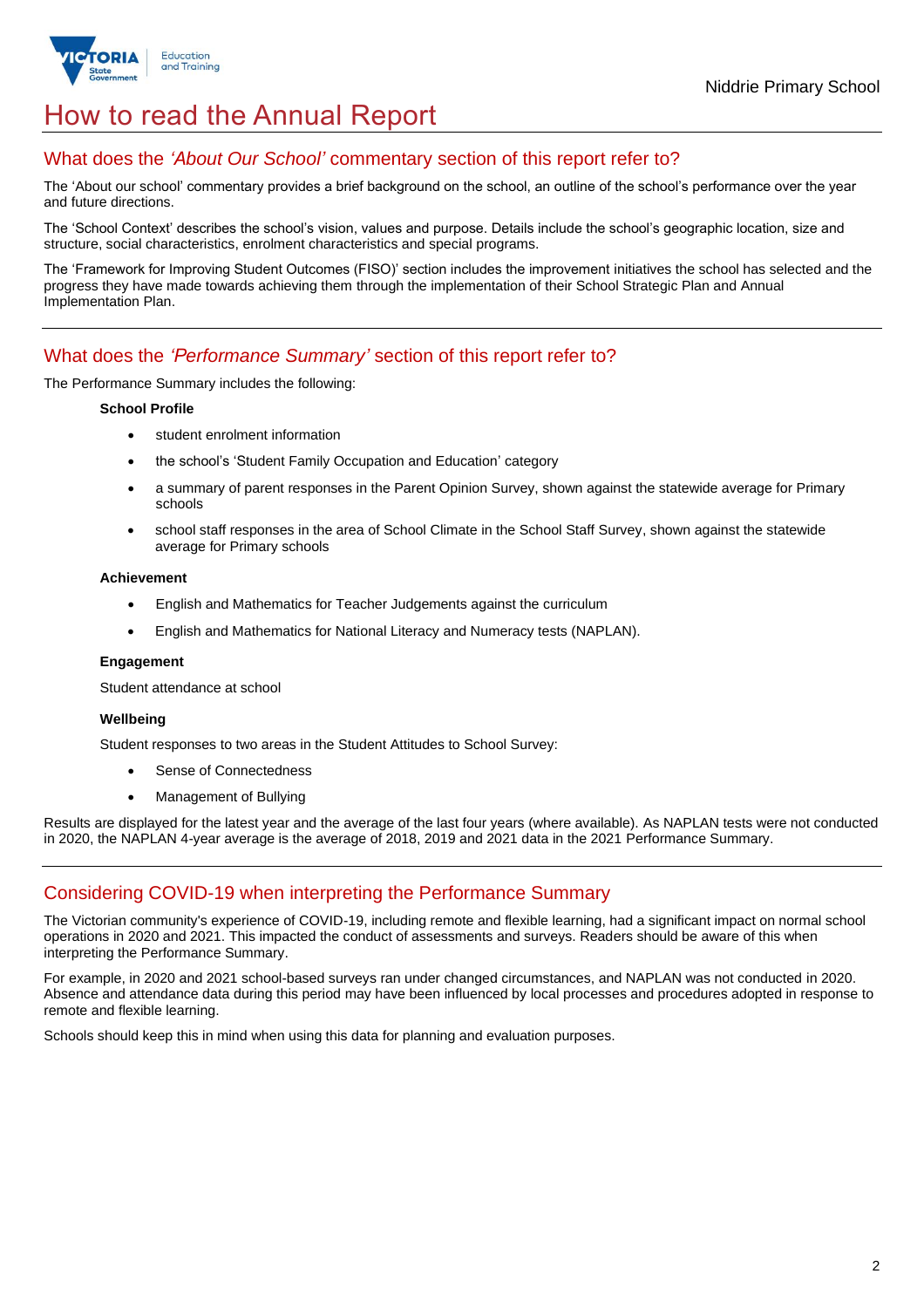

## How to read the Annual Report (continued)

### What do *'Similar Schools'* refer to?

Similar Schools are a group of Victorian government schools with similar characteristics to the school.

This grouping of schools has been created by comparing each school's socio-economic background of students, the number of non-English speaking students and the school's size and location.

### What does *'NDP'* or '*NDA*' mean?

'NDP' refers to no data being published for privacy reasons or where there are insufficient underlying data. For example, very low numbers of participants or characteristics that may lead to identification will result in an 'NDP' label.

'NDA' refers to no data being available. Some schools have no data for particular measures due to low enrolments. There may be no students enrolled in some year levels, so school comparisons are not possible.

Note that new schools only have the latest year of data and no comparative data from previous years. The Department also recognises unique circumstances in Specialist, Select Entry, English Language, Community Schools and schools that changed school type recently, where school-to-school comparisons are not appropriate.

## What is the *'Victorian Curriculum'*?

The Victorian Curriculum F–10 sets out what every student should learn during his or her first eleven years of schooling. The curriculum is the common set of knowledge and skills required by students for life-long learning, social development and active and informed citizenship.

The Victorian Curriculum is assessed through teacher judgements of student achievement based on classroom learning.

The curriculum has been developed to ensure that school subjects and their achievement standards enable continuous learning for all students, including students with disabilities.

The 'Towards Foundation Level Victorian Curriculum' is integrated directly into the curriculum and is referred to as 'Levels A to D'.

'Levels A to D' may be used for students with disabilities or students who may have additional learning needs. These levels are not associated with any set age or year level that links chronological age to cognitive progress (i.e., there is no age expected standard of achievement for 'Levels A to D').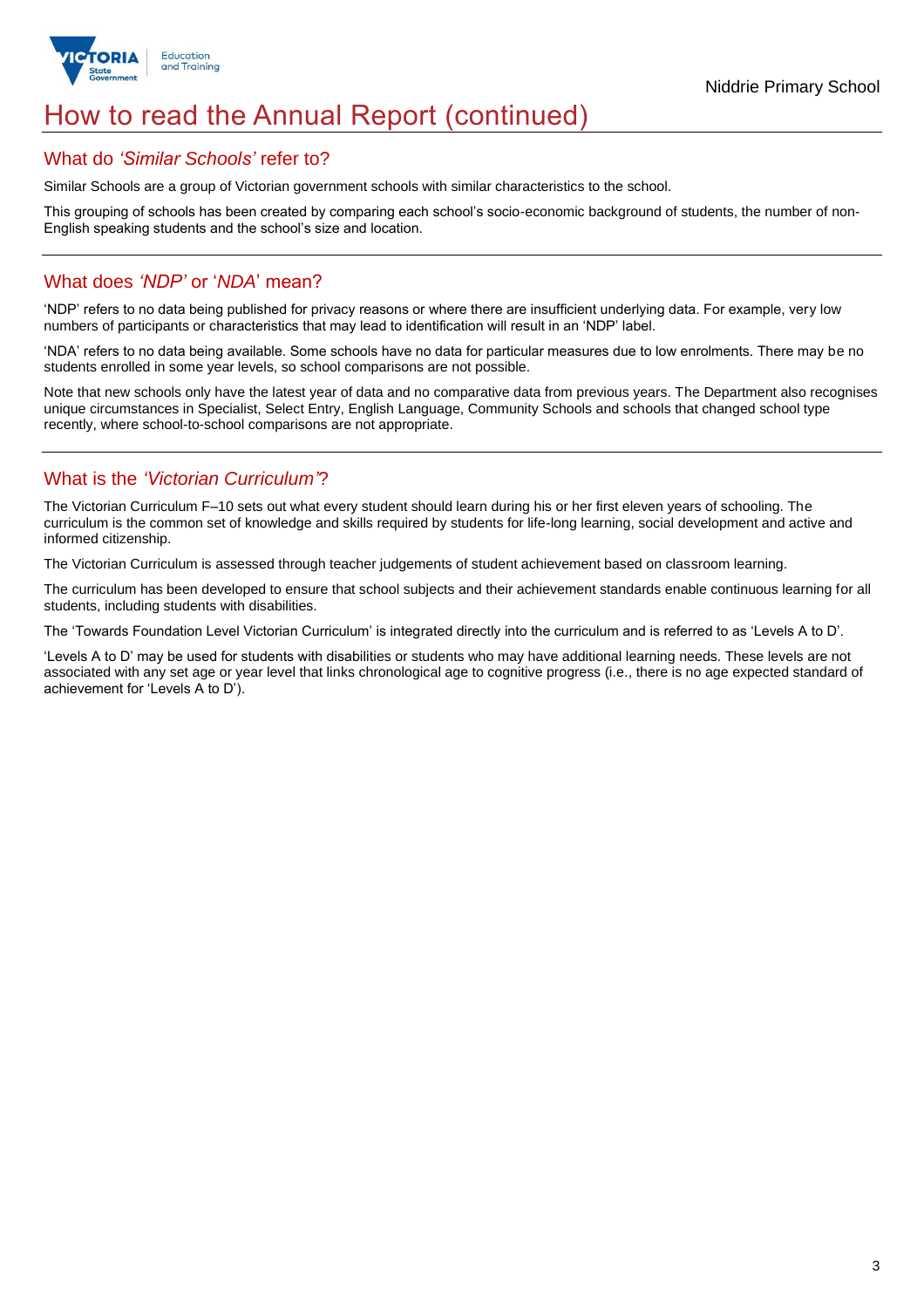

## **About Our School**

## School context

Niddrie Primary School aims to maximise individual potential, to develop learning skills and attitudes, and to give each child the opportunity to become a worthwhile and happy member of society. The school is committed to the safety and wellbeing of all children and young people by providing a safe and secure environment in which learning can be enjoyable, while at the same time ensuring that all children can achieve success. We hold three clear values that assist us to maintain our school ethos, they are Respect, Resilience, and Learning. We are focused on delivering a comprehensive learning program to our students that is differentiated at each child's point of need.

Niddrie Primary School was established in 1961 to serve the educational needs of the urban development of Niddrie and Airport West. This well-established area is adjacent to the Calder Freeway and is well-served by public transport. Niddrie Primary School shares land titles with the adjoining Essendon Keilor College (EKC) Niddrie Campus. The School facilities include an adminstration block and staff room, a Professional Learning Community (PLC) room, thirteen air-conditioned and heated classrooms, two mod-5 portables, well-equipped specialist areas for Science, Art, Italian and Physical Education, a multi-purpose hall, a canteen, a music room, an all weather oval and a shade covered basketball court.

The 2021 school population was 330 students. 2% of students identified as Aboriginal or Torres Strait Islander, and 11% identified as having English as an Additional Language (EAL). Enrolments within our school zone are steadily increasing, reflecting population growth and urban development trends in Niddrie and Airport West. The backgrounds of students reflect a cultural and socio-economic diversity. The school has a Student Family Occupational (SFO) index of 0.32 which is low-to-medium. Niddrie Primary School has a rich mix of students from varying backgrounds and attracts International students through word of mouth. International students are paired with a buddy for their schooling and regular and consistent communication with families is prioritised whereby additional supports are identified. Students are provided with additional English language support through the tutor learning initiative and through small group instruction in their regular classroom. Individual Education Plans are co-constructed with families to ensure the best learning experience for all International students.

Organisationally the school is structured in professional learning communities (PLCs): Foundation, Year 1/2, Year 3/4 and Year 5/6. In 2021 our staffing profile consisted of a Principal, an Assistant Principal, two Learning Specialists, 21.8 full time equivalent (FTE) teachers and 4.3 (FTE) education support members. None of our staff identify as Aboriginal or Torres Strait Islander.

Our teachers work in highly effective PLC teams, planning for the success and learning of every child in the school. The timetable is designed to support each team with at least one period of PLC time together during the school day. The professional learning schedule is structured with PLC meeting time after school one day a week. All professional learning times are structured to have a Strategic Plan/Annual Implementation Plan (AIP) focus to support the achievement of our long-term school goals. An emphasis on curriculum, instruction, assessment and feedback is evidenced through the use of the Niddrie Instructional Model.

The School Wide Positive Behaviour Strategies (SWPBS) framework and the Resilience, Rights and Respectful Relationships (RRRR) program promote positive relationships, security and a sense of belonging for all.

Specialists' programs in 2021 include Italian, Physical Education, Science and Visual and Performing Arts.

## Framework for Improving Student Outcomes (FISO)

In 2021, Niddrie Primary School focused on the Department-led 2021 priorities goal which encompassed three parts 1. Learning, catch up and extension priority 2. Happy, active and healthy kids priority 3.Connected schools priority

FISO - Building Practice Excellence - Key Improvement Strategy 1a. Learning Catch-up and extension priority.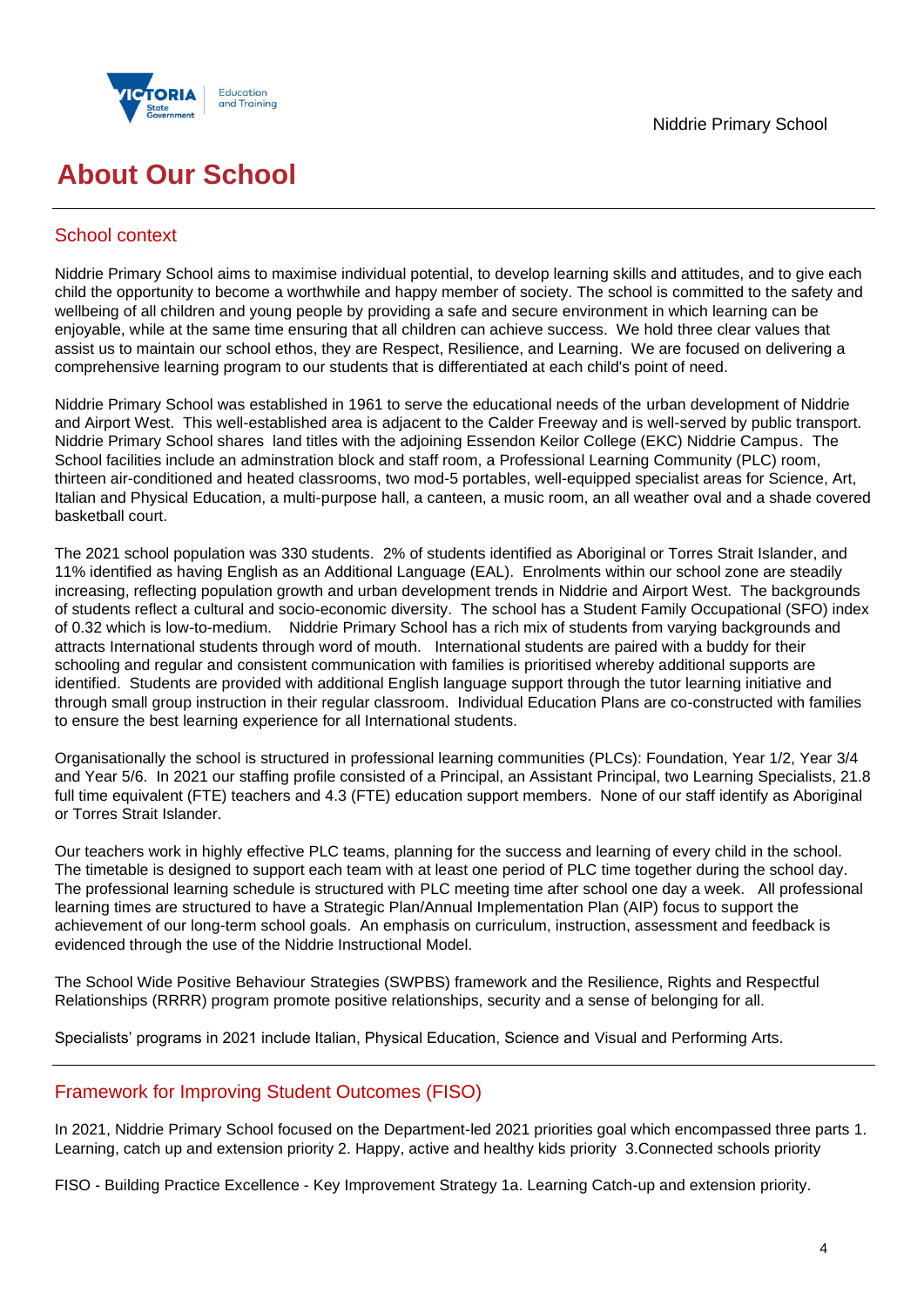

In 2021, the school identified students requiring additional support for catch-up or extension using multiple sources of data (Fountas & Pinnell, PAT-R, NAPLAN, On Demand) and established a small group tutoring program where the focus was on reading improvement aligned to our strategic priority of reading. Students attended individual or small group tutoring for reading with an experienced teacher. The composition of students in the tutoring program was reviewed on a termly basis, with students entering and exiting the program according to achievement of identified goals. Students were identified to participate in the Victorian High Ability Program and this continued on-site and during remote learning.

Developing data literacy and the building of collective teacher efficacy through the PLC inquiry cycle to continuously track and monitor individual students, subgroups and whole-school progress enabled more accurate planning and greater consistency in the triangulation of student learning data for assessment and reporting. The ongoing monitoring of student learning and provision of feedback during remote and flexible learning enabled staff to make more accurate decisions around small group versus whole class instruction. PLC inquiry cycles continued to retain a focus on Literacy and Wellbeing throughout 2021.

FISO - Empowering Students and Building School Pride - Key Improvement Strategy 1b. Happy, active and healthy kids priority

As part of the 2021 School Review/VRQA requirements, NPS refreshed our understanding of, and adherence to, the Child Safe Standards through the clear documentation of Child Safe Policies and Student Wellbeing and Engagement Policies. School staff and School Council engaged in professional learning to understand the rights and responsibilities associated with the Standards to ensure that our knowledge base was current and being implemented with fidelity. Staff completed training to update our knowledge of the Victorian Teaching Profession's Code of Conduct.

We continued to embed, monitor and review the Schoolwide Positive Behaviour Strategies, and the SWPBS team drafted our initial Positive Pathway which was distributed to students and staff for feedback before releasing our first version. Students were given input into the processes and visualisation of the Positive Pathway as a way of making pathways to success more clearly visible to students and staff. A parent representative was invited to join the SWPBS team in 2021 to maximise all stakeholder voices and to seek input from our parent community.

Staff continued our Respectful Relationships training and through a distributed leadership model, different members of staff began to lead the continued professional learning for all members of staff. The Respectful Relationships curriculum was implemented and maintained across all year levels throughout 2021.

Staff continued to build our capacity to collect, analyse, monitor and respond to student engagement data and to build our understanding of the three-tier model of intervention supports.

Building student leadership, voice and agency in learning remained a priority throughout 2021 with the school seeking opportunities, particularly during remote learning, for students to provide feedback to their teachers about their learning and for the teachers to use the feedback to modify curriculum. This will continue to be prioritised in 2022.

FISO - Building Communities - Key Improvement Strategy 1c. Connected schools priority

In 2021 a whole school approach to increase student engagement and attendance was implemented. This was based around the three-tier attendance model and prioritised increasing the number of students having 0-9 days absence and decreasing the amount of students with 20+ days absence. Student absence data was made transparent and achievable goals were set and monitored. The school was able to achieve our target, through clear communication and home-school partnerships that encouraged every student to attend school every day.

A Community Engagement in Learning (CEIL) Team was formed to strengthen and embed the school-wide approach to parent engagement in learning. Often throughout 2021, remote learning and COVID-19 School Operations guidelines made it difficult for families to engage with school in the traditional sense. The CEIL team were creative and looked at ways to bring families into the learning, through publishing termly overviews of the learning in classrooms, gaining on-going feedback from families through numerous surveys and forums, introducing a CEIL section in the fortnightly newsletter and leading the charge on updating our School Vision and Values as part of the School Review process.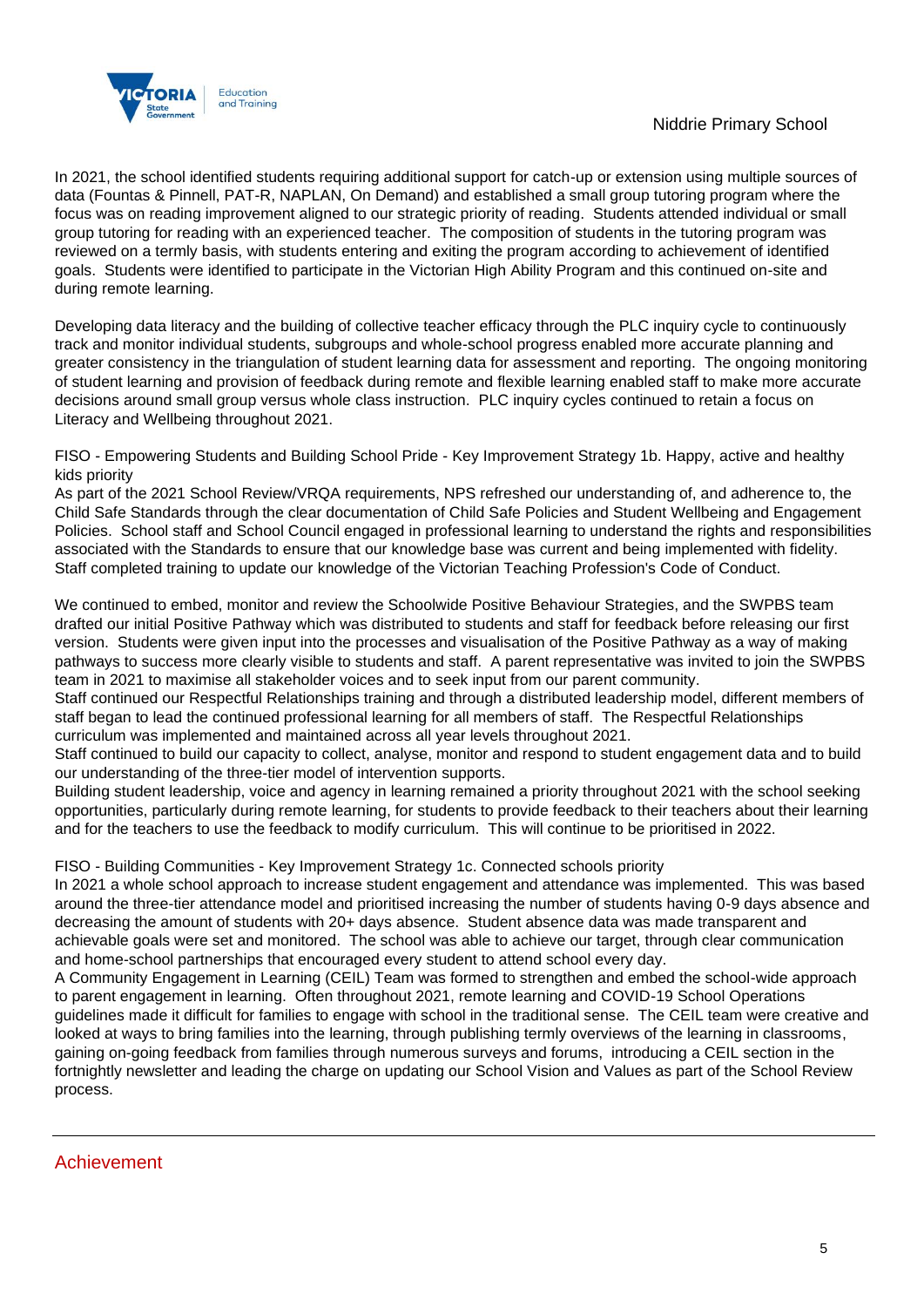

Niddrie Primary School's Victorian Curriculum data (percentage of students at or above age expected standards) in English was consistent to Similar Schools. Mathematics was also consistent with Similar Schools. Both English and Mathematics were also higher than the State average in all areas with the exception of Speaking and Listening which was 2% lower.

NAPLAN was conducted in 2021, and our percentage of students in Year 3 that were in the top two and middle two bands was on par with similar schools, network schools, and above State. NAPLAN 2021 and our School Review process highlighted the need for greater challenge and further differentiation of student learning to ensure the maintenance and growth of the top two and middle two bands for year 5 students across all areas of the curriculum in English and Mathematics. This will continue to be a focus in 2022.

During remote learning, staff were able to utilise online resources for content-delivery and assessment and consequently develop new ways of differentiating for students. Niddrie Primary School offered a remote learning program that involved a combination of face-to-face Webex sessions, self-directed tasks, and small group instruction. The school regularly sought feedback with regard to the remote-learning program, and adjusted our offerings accordingly. Our aim was to be flexible and adaptive to the needs of the students and the parent community throughout remote learning in 2021. Our School Review process highlighted the positive endorsement from the NPS community for our remote and flexible learning program during the COVID-19 pandemic.

Students in the Program for Students with Disabilities were encouraged to attend school for much of the remote learning period when the School Operations Guidelines enabled them to do so. With a greater need for support identified, these students were able to access teaching staff and education support staff on a daily basis to assist with learning and personal and social goals. All students in the PSD are continually monitored with an Individual Education Plan (IEP) which is discussed at termly Student Support Group (SSG) meetings with all stakeholders. SMART goals are co-constructed with families and monitored for success. Additional resources required to enhance student learning continue to be purchased, including sensory toys, wobble chairs, and C-PENS.

## Engagement

In 2021, the school focused heavily on educating families about the importance of attendance at school. When students were absent without explanation, the school followed up on the day of the absence and called/emailed families. The school also made attendance data transparent through newsletters and monitored average attendance with a target of 15 days or less average absence as a goal. Some students had an attendance action plan with agreed upon home and school attendance strategies to improve attendance. Home visits were conducted when students had not turned up to school over several days and no contact was able to be made with families. Celebrating attendance through certificates and assembly acknowledgement was actioned throughout the year.

To support student engagement during the transition back to on-site learning, the school focused heavily on social and emotional learning and the wellbeing of students to ensure all students had the skills to re-engage with the on-site school environment and to be confident around their peers and teachers. Students were asked to continuously provide feedback to their teachers to adjust the learning programs to their point of need taking into account individual readiness to learn.

Our Attitudes to School Survey data in 2021 showed that NPS students are positive about their schooling life at Niddrie Primary School, with nearly all measures in the survey rating higher than similar schools, Network and State results. This was highlighted in the School Review process as being a credit to the school and the wider NPS community.

Additional programs are implemented across the school to support student engagement including chess club, the instrumental music program, and student-led clubs that encompass such things as Lego club, dance clubs, or sporting clubs.

We build leadership capacity in students through an active Student Leadership Team, Unwasteables Team (student environmental group), Sports Captains and our Buddies Program (with Year 5/ 6 and Foundation students). Our student leaders attend the GRIP student leadership conference annually to engage in learning with peers and to build their skills to be leaders of change within their own schools.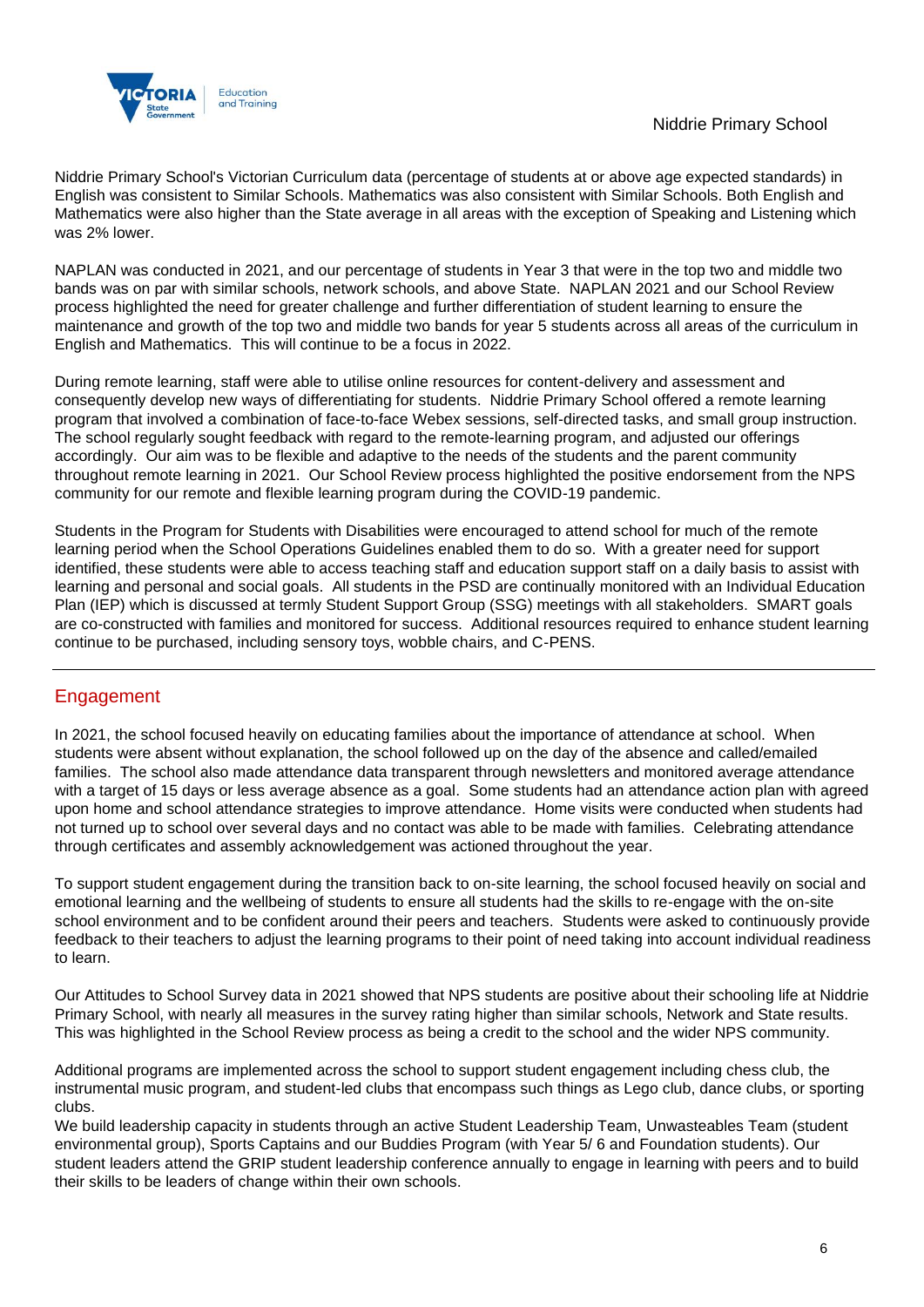

Technologies are integrated across the curriculum with increased access to iPads, laptops, desktops and televisions to support student learning. There is also a 1:1 BYOD iPad program running in our senior years. Continuing to leverage technology to engage students with learning, critical and creative thinking, feedback and problem solving will also help enhance student agency in learning.

Age specific transition programs for students and their parents are provided annually. We continue to support students entering their next year of schooling through our 'move up' transition sessions during term four. All student transitions are supported by teachers and the use of student learning and achievement data. Students and parents are provided with opportunities to provide feedback and learning partner requests for the new year ahead. School tours and formal transition programs are offered to all new Foundation students entering the school and this process begins early in term 2 each year.

## **Wellbeing**

Niddrie Primary School is recognised within the greater community for the care and support we provide to all children and their families. We have worked diligently to maintain that status in 2021 and will continue to do so in 2022. During remote and flexible learning all families were contacted by staff for check-ins, to ensure they were connected to the school, accessing remote learning, and were able to ask questions or offer feedback in relation to teaching and learning. The school encouraged all families to reach out to school staff with any concerns around mental health and general wellbeing during remote learning. Schoolwide data sets and prior knowledge of learners were used to identify students 'at risk' or 'vulnerable' during the remote learning period and additional supports and referrals were implemented accordingly.

Our school prioritised student and staff health and wellbeing during remote learning and surveyed all stakeholders regularly to ensure the right level of support was in place for our school community. Our online notification portal was used to share resources with our school community and to maintain up-to-date communication which helped to lessen the anxiety associated with the global pandemic. Daily wellbeing check-ins and social and emotional learning were timetabled in and implemented during the remote learning period and the school aims to continue this in an ongoing manner in 2022. The school continuously monitored all students and staff during the re-integration to on-site learning and adjusted professional learning schedules and teaching programs to be flexible to the needs of all.

## Finance performance and position

The financial position of the school at the end of 2021 indicated a healthy surplus. The operating position of the school at the end of the year was very positive due to diligent budget monitoring and planned spending. Surplus money has been budgeted to contribute to major capital works in 2022. The school prioritised curriculum spending to upgrade student learning materials for every classroom in 2021, with a significant amount of hands on materials purchased for Mathematics and the expansion of the classroom libraries and home readers for English.

The school successfully attracted a \$10,000,000 major works grant to update and modernise the main building, and these works are due to run from 2021 - 2024. The school completed an Asset Management Plan (Master Plan) in 2021 which aims to ensure the school is able to meet the needs of our growing community into the near future and to update the facilities and services accordingly.

A small Equity funding grant was used to provide additional tutoring support for students identified through the DET. This funding was also used to ensure students had access to all the learning materials required for remote learning and to provide additional resources on an individual needs basis.

The school used the Tutor Learning Initiative funding to provide a small group tutoring program to students identified as requiring additional support or extension throughout 2021. As this was a priority, the school also utilised additional SRP funding to provide additional hours of teaching support to the program.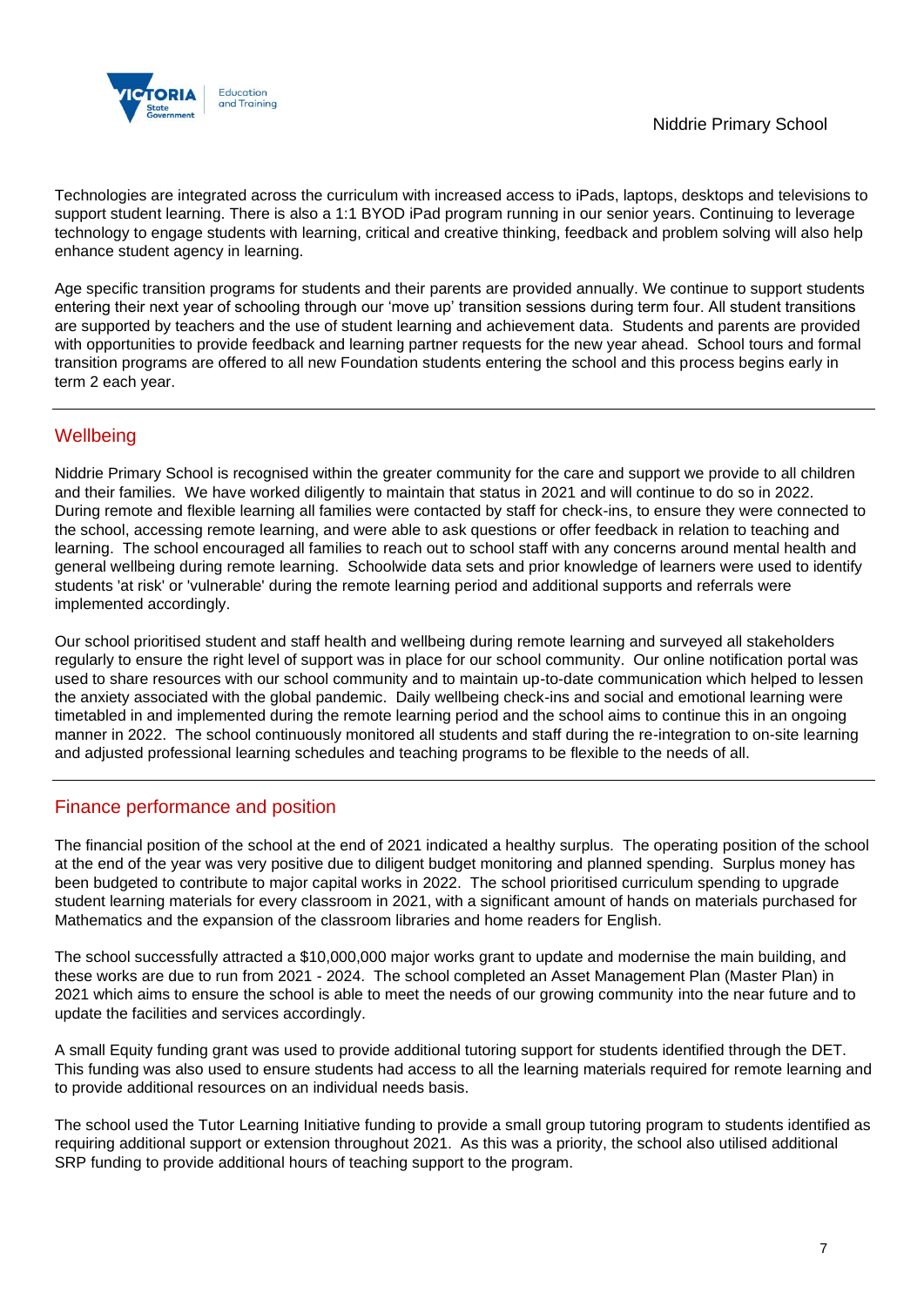

Niddrie Primary School

The School took part in the 'Transforming the First Years of Teaching Pilot' and utilised the funding to support two graduate teachers to transition into the profession with greater ease and to train two experienced teachers to become effective mentors, undertaking the Cambridge Effective Mentoring Program.

> **For more detailed information regarding our school please visit our website at <https://niddrieps.vic.edu.au/>**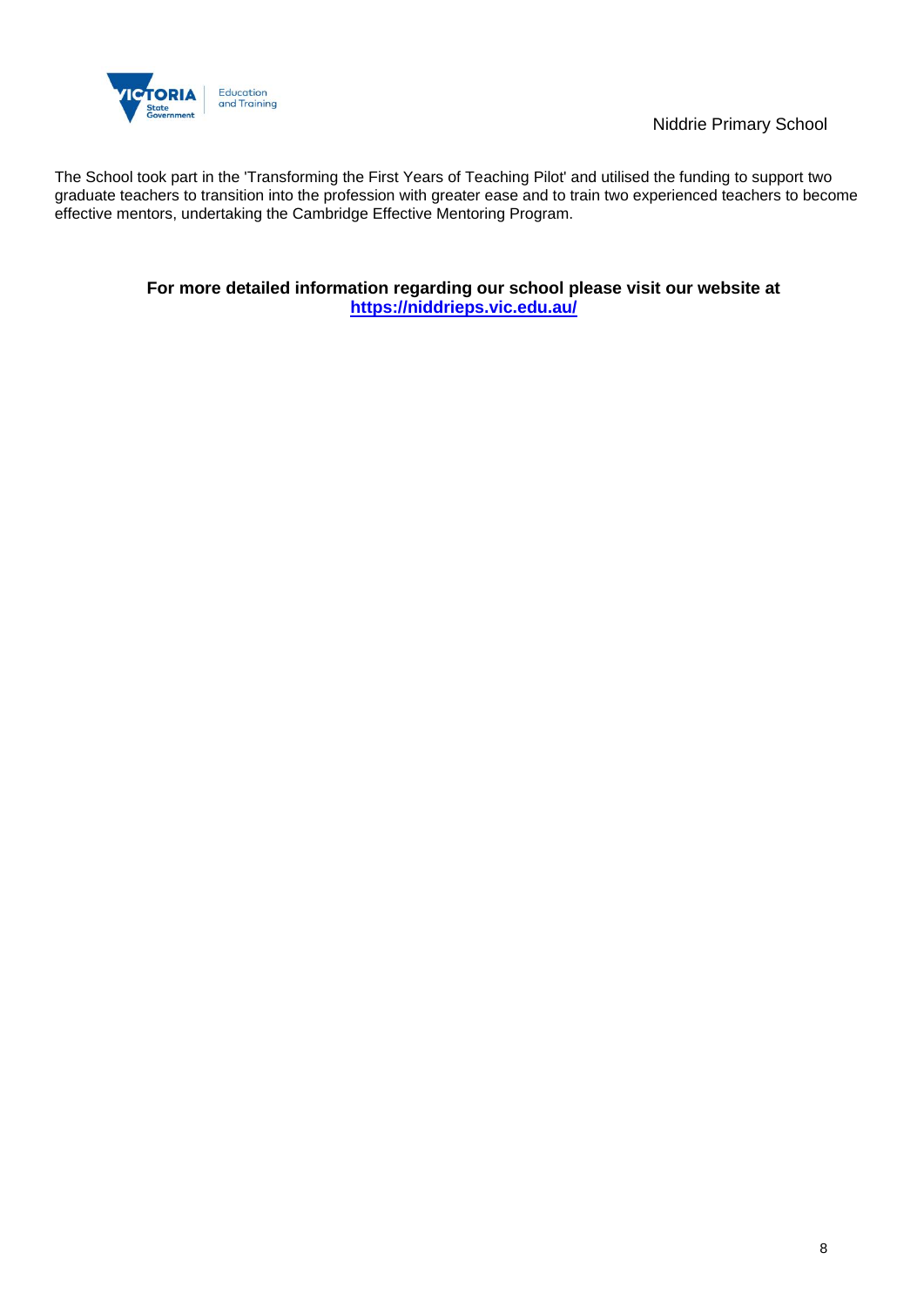

# **Performance Summary**

The Performance Summary for government schools provides an overview of how this school is contributing to the objectives of the Education State and how it compares to other Victorian government schools.

All schools work in partnership with their school community to improve outcomes for children and young people. Sharing this information with parents and the wider school community helps to support community engagement in student learning, a key priority of the Framework for Improving Student Outcomes.

Refer to the 'How to read the Annual Report' section for help on how to interpret this report.

## SCHOOL PROFILE

#### **Enrolment Profile**

A total of 330 students were enrolled at this school in 2021, 178 female and 152 male.

11 percent of students had English as an additional language and 2 percent were Aboriginal or Torres Strait Islander.

#### **Overall Socio-Economic Profile**

The overall school's socio-economic profile is based on the school's Student Family Occupation and Education index (SFOE).

SFOE is a measure of socio-educational disadvantage of a school, based on educational and employment characteristics of the parents/carers of students enrolled at the school. Possible SFOE band values are: Low, Low-Medium, Medium and High. A 'Low' band represents a low level of socio-educational disadvantage, a 'High' band represents a high level of socio-educational disadvantage.

This school's SFOE band value is: Low - Medium

#### **Parent Satisfaction Summary**

The percent endorsement by parents on their school satisfaction level, as reported in the annual Parent Opinion Survey.

Percent endorsement indicates the percent of positive responses (agree or strongly agree) from parents who responded to the survey.



#### **School Staff Survey**

The percent endorsement by staff on School Climate, as reported in the annual School Staff Survey.

Percent endorsement indicates the percent of positive responses (agree or strongly agree) from staff who responded to the survey. Data is suppressed for schools with three or less respondents to the survey for confidentiality reasons.

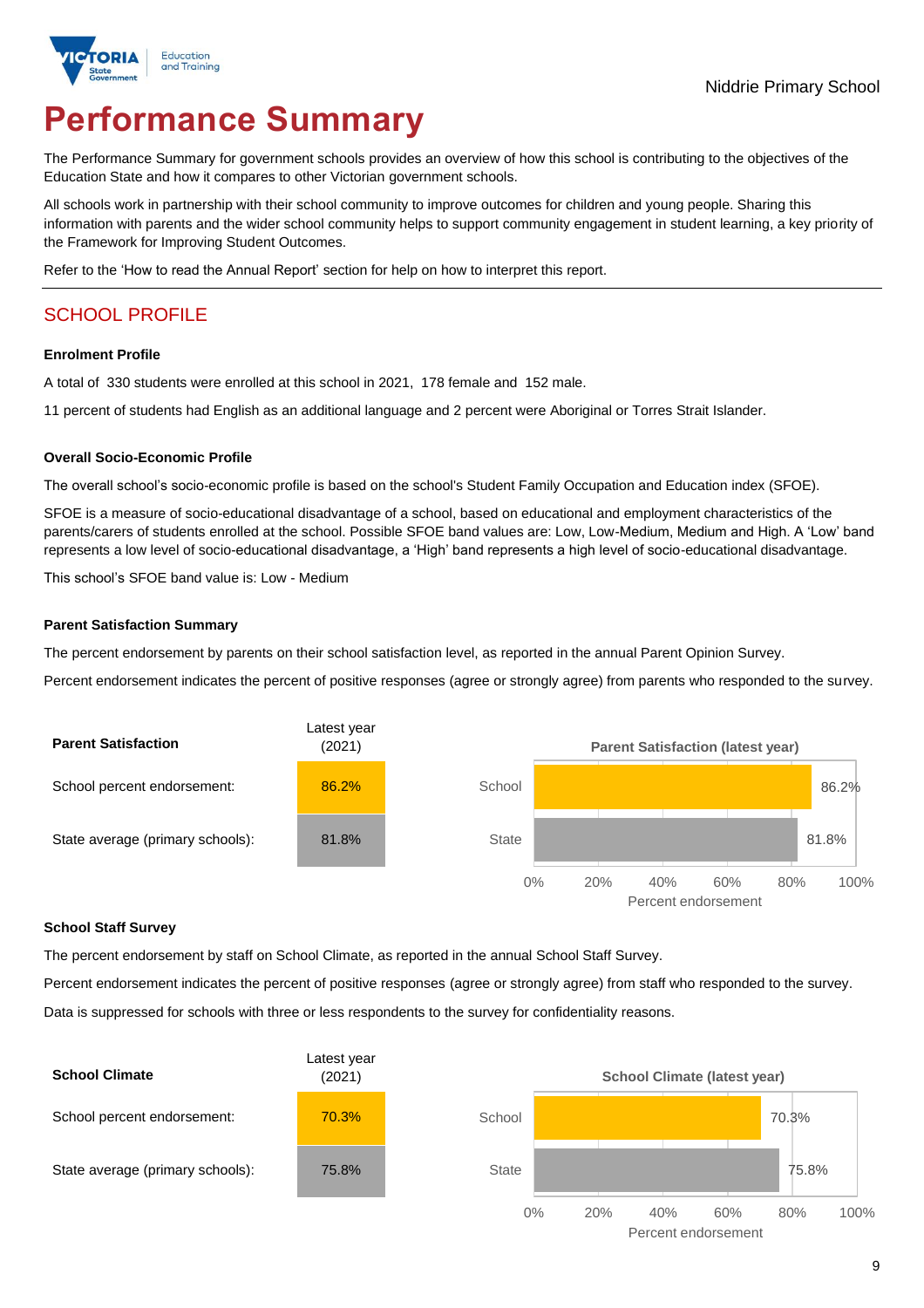

## ACHIEVEMENT

*Key: 'Similar Schools' are a group of Victorian government schools that are like this school, taking into account the school's socioeconomic background of students, the number of non-English speaking students and the size and location of the school.*

#### **Teacher Judgement of student achievement**

Percentage of students working at or above age expected standards in English and Mathematics.



Percent students at or above age expected level

| <b>Mathematics</b><br>Years Prep to 6                             | Latest year<br>(2021) |
|-------------------------------------------------------------------|-----------------------|
| School percent of students at or above age<br>expected standards: | 86.4%                 |
| Similar Schools average:                                          | 87.0%                 |
| State average:                                                    | 84.9%                 |

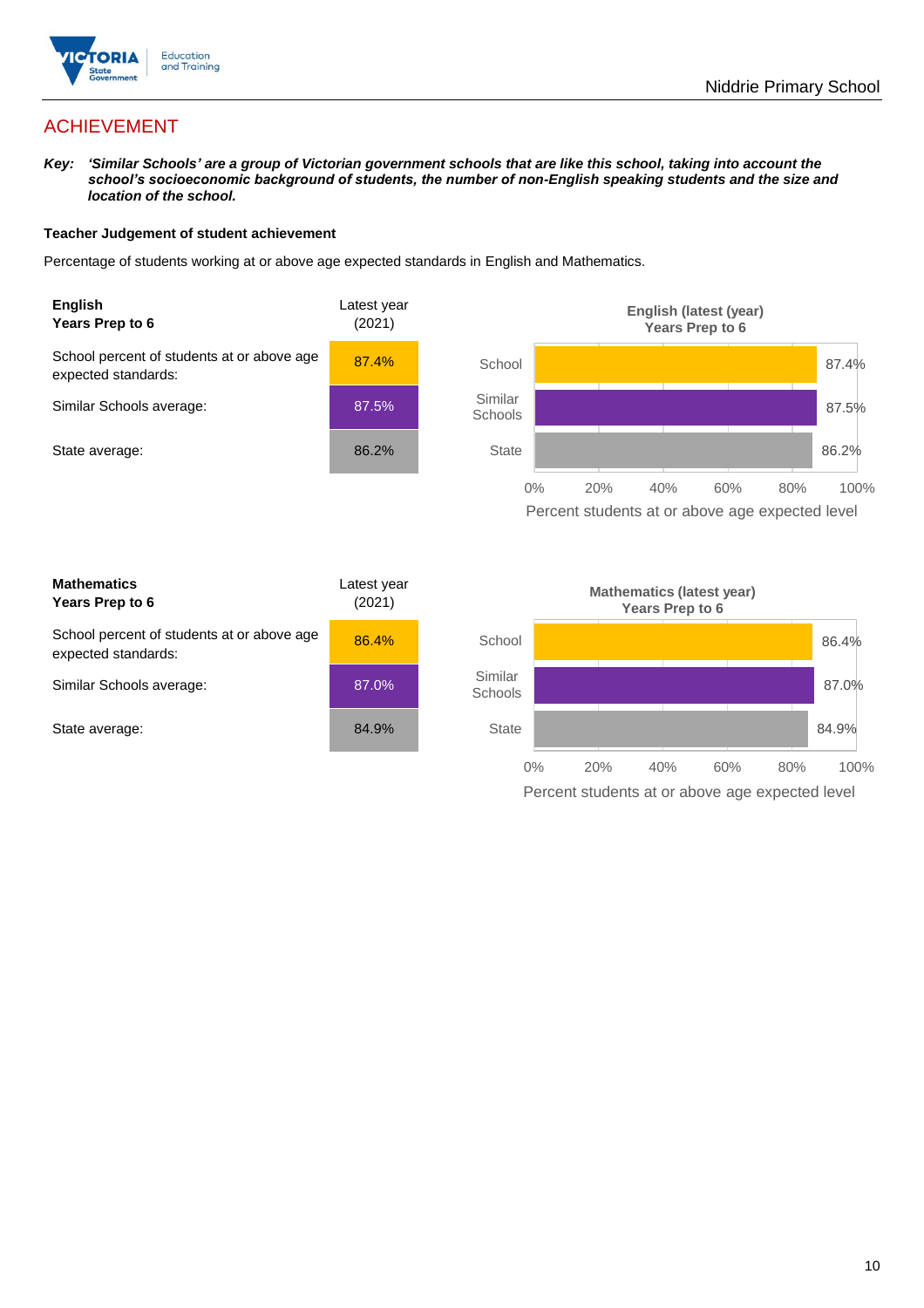

## ACHIEVEMENT (continued)

*Key: 'Similar Schools' are a group of Victorian government schools that are like this school, taking into account the school's socioeconomic background of students, the number of non-English speaking students and the size and location of the school.*

#### **NAPLAN**

Percentage of students in the top three bands of testing in NAPLAN.

Note: NAPLAN tests were not conducted in 2020, hence the 4-year average is the average of 2018, 2019 and 2021 data.

| Reading<br>Year <sub>3</sub>                      | Latest year<br>(2021) | 4-year<br>average |                    | <b>NAPLAN Reading (latest year)</b><br>Year 3             |                                                      |       |
|---------------------------------------------------|-----------------------|-------------------|--------------------|-----------------------------------------------------------|------------------------------------------------------|-------|
| School percent of students in<br>top three bands: | 84.6%                 | 85.5%             | School             |                                                           |                                                      | 84.6% |
| Similar Schools average:                          | 80.7%                 | 80.6%             | Similar<br>Schools |                                                           | 80.7%                                                |       |
| State average:                                    | 76.9%                 | 76.5%             | <b>State</b>       |                                                           | 76.9%                                                |       |
|                                                   |                       |                   | $0\%$              | 20%<br>40%                                                | 60%<br>80%<br>Percent of students in top three bands | 100%  |
| <b>Reading</b><br>Year 5                          | Latest year<br>(2021) | 4-year<br>average |                    | <b>NAPLAN Reading (latest year)</b><br>Year 5             |                                                      |       |
| School percent of students in<br>top three bands: | 70.6%                 | 68.3%             | School             |                                                           | 70.6%                                                |       |
| Similar Schools average:                          | 74.2%                 | 70.1%             | Similar<br>Schools |                                                           | 74.2%                                                |       |
| State average:                                    | 70.4%                 | 67.7%             | <b>State</b>       |                                                           | 70.4%                                                |       |
|                                                   |                       |                   | $0\%$              | 20%<br>40%                                                | 60%<br>80%<br>Percent of students in top three bands | 100%  |
| <b>Numeracy</b><br>Year 3                         | Latest year<br>(2021) | 4-year<br>average |                    | <b>NAPLAN Numeracy (latest year)</b><br>Year <sub>3</sub> |                                                      |       |
| School percent of students in<br>top three bands: | 80.8%                 | 81.6%             | School             |                                                           | 80.8%                                                |       |
| Similar Schools average:                          | 72.2%                 | 72.8%             | Similar<br>Schools |                                                           | 72.2%                                                |       |
| State average:                                    | 67.6%                 | 69.1%             | <b>State</b>       |                                                           | 67.6%                                                |       |
|                                                   |                       |                   | 0%                 | 20%<br>40%                                                | 60%<br>80%<br>Percent of students in top three bands | 100%  |
| <b>Numeracy</b><br>Year 5                         | Latest year<br>(2021) | 4-year<br>average |                    | <b>NAPLAN Numeracy (latest year)</b><br>Year 5            |                                                      |       |
| School percent of students in<br>top three bands: | 55.9%                 | 64.0%             | School             |                                                           | 55.9%                                                |       |
| Similar Schools average:                          | 61.7%                 | 60.3%             | Similar<br>Schools |                                                           | 61.7%                                                |       |
| State average:                                    | 61.6%                 | 60.0%             | <b>State</b>       |                                                           | 61.6%                                                |       |
|                                                   |                       |                   | $0\%$              | 20%<br>40%                                                | 60%<br>80%                                           | 100%  |

Percent of students in top three bands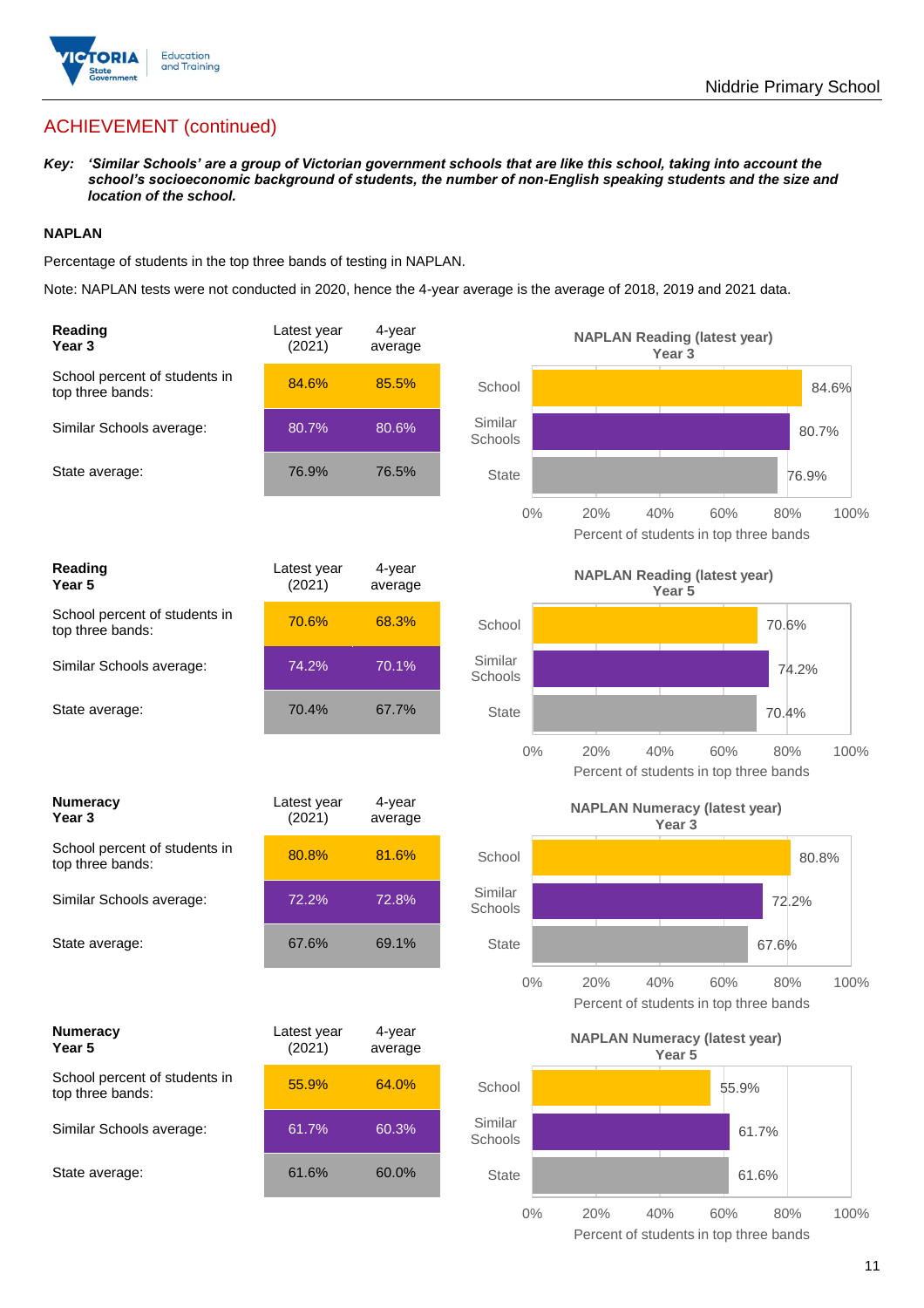

## ACHIEVEMENT (continued)

#### **NAPLAN Learning Gain**

NAPLAN learning gain is determined by comparing a student's current year result relative to the results of all 'similar' Victorian students (i.e., students in all sectors in the same year level who had the same score two years prior). If the current year result is in the top 25 percent, their gain level is categorised as 'High'; middle 50 percent is 'Medium'; bottom 25 percent is 'Low'.

#### **Learning Gain Year 3 (2019) to Year 5 (2021)**

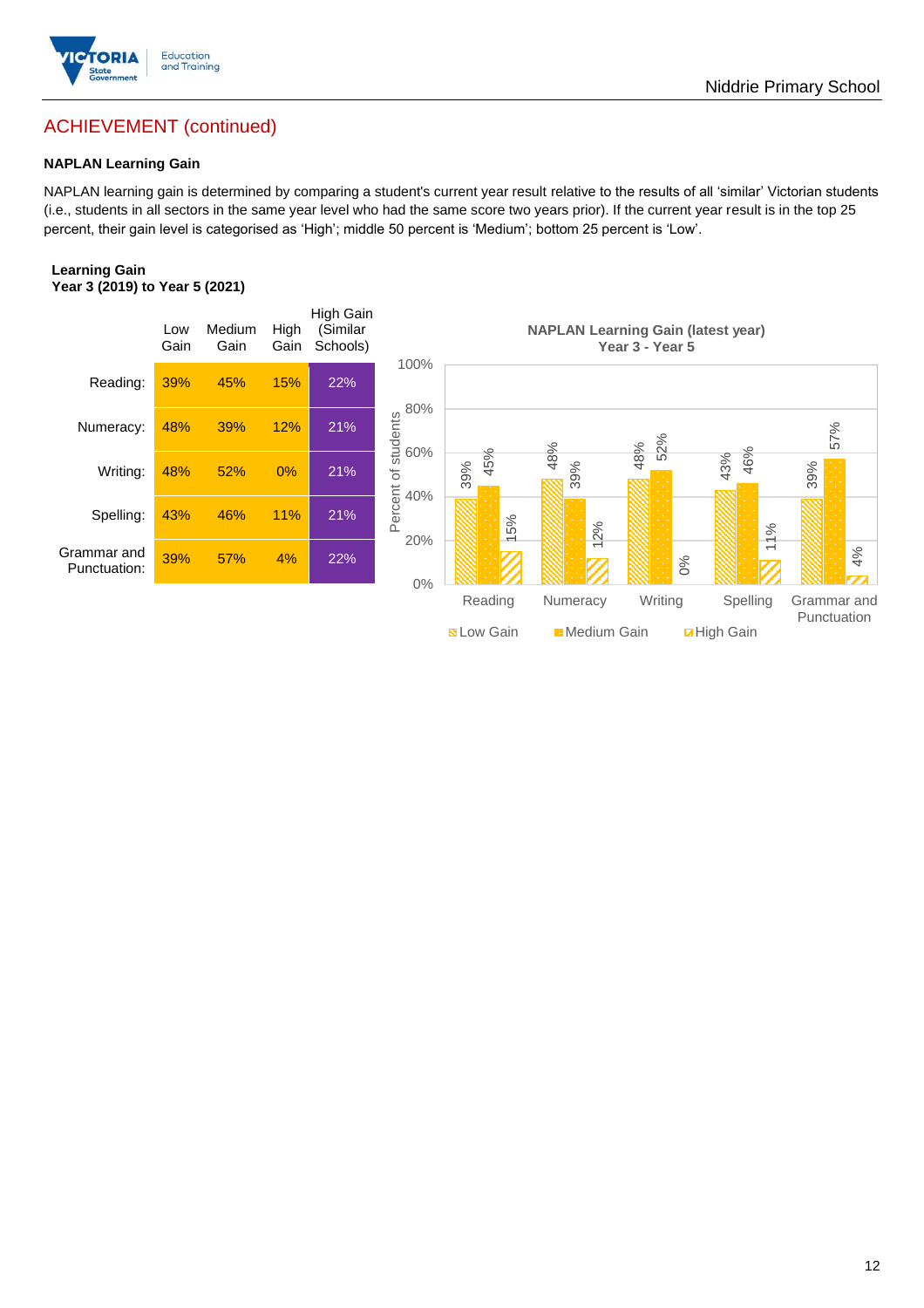

## ENGAGEMENT

*Key: 'Similar Schools' are a group of Victorian government schools that are like this school, taking into account the school's socioeconomic background of students, the number of non-English speaking students and the size and location of the school.*

#### **Average Number of Student Absence Days**

Absence from school can impact on students' learning. Common reasons for non-attendance include illness and extended family holidays. Absence and attendance data in 2020 and 2021 may have been influenced by COVID-19.



#### **Attendance Rate (latest year)**

|                                             | Prep | Year 1 | Year 2 | Year 3 | Year 4 | Year 5 | Year 6 |
|---------------------------------------------|------|--------|--------|--------|--------|--------|--------|
| Attendance Rate by year level<br>$(2021)$ : | 94%  | 95%    | 94%    | 93%    | 94%    | 93%    | 92%    |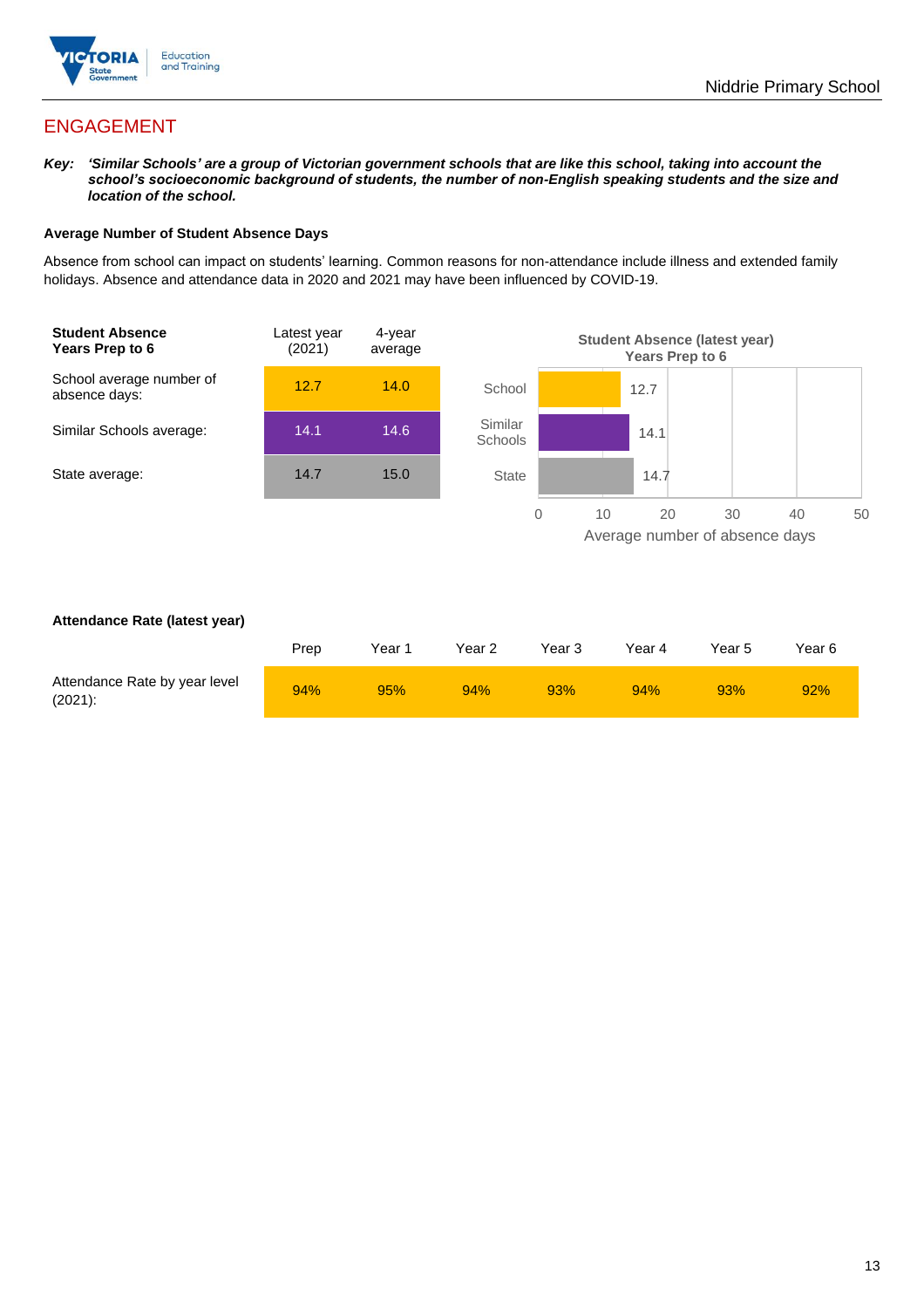

## **WELLBEING**

*Key: 'Similar Schools' are a group of Victorian government schools that are like this school, taking into account the school's socioeconomic background of students, the number of non-English speaking students and the size and location of the school.*

#### **Student Attitudes to School – Sense of Connectedness**

The percent endorsement on Sense of Connectedness factor, as reported in the Attitudes to School Survey completed annually by Victorian government school students, indicates the percent of positive responses (agree or strongly agree).



*Due to lower participation rates, differences in the timing of the survey/length of survey period and the general impact of Covid19 across 2020 and 2021, data are often not comparable with previous years or within similar school groups. Care should be taken when interpreting these results.*



#### **Student Attitudes to School – Management of Bullying**

The percent endorsement on Management of Bullying factor, as reported in the Attitudes to School Survey completed annually by Victorian government school students, indicates the percent of positive responses (agree or strongly agree).

| <b>Management of Bullying</b><br>Years 4 to 6 | Latest year<br>(2021) | 4-year<br>average |  |
|-----------------------------------------------|-----------------------|-------------------|--|
| School percent endorsement:                   | 83.3%                 | 85.1%             |  |
| Similar Schools average:                      | 77.1%                 | 79.6%             |  |
| State average:                                | 78.4%                 | 79.7%             |  |

*Due to lower participation rates, differences in the timing of the survey/length of survey period and the general impact of Covid19 across 2020 and 2021, data are often not comparable with previous years or within similar school groups. Care should be taken when interpreting these results.*

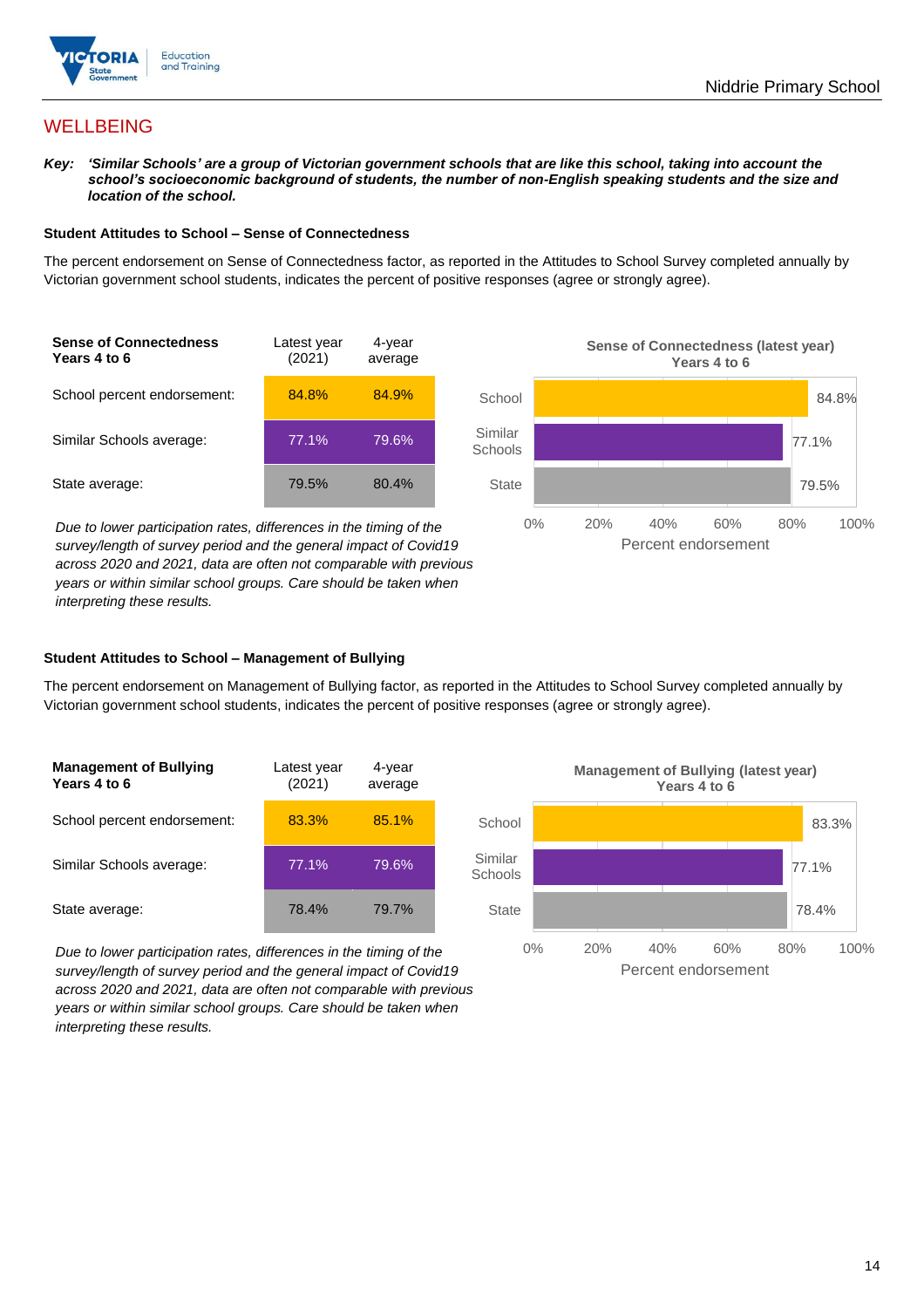

# **Financial Performance and Position**

FINANCIAL PERFORMANCE - OPERATING STATEMENT SUMMARY FOR THE YEAR ENDING 31 DECEMBER, 2021

| <b>Revenue</b>                  | <b>Actual</b> |
|---------------------------------|---------------|
| <b>Student Resource Package</b> | \$3,109,057   |
| Government Provided DET Grants  | \$300,741     |
| Government Grants Commonwealth  | \$15,460      |
| Government Grants State         | \$0           |
| <b>Revenue Other</b>            | \$17,943      |
| <b>Locally Raised Funds</b>     | \$236,446     |
| <b>Capital Grants</b>           | \$0           |
| <b>Total Operating Revenue</b>  | \$3,679,648   |

| Equity $1$                                          | <b>Actual</b> |
|-----------------------------------------------------|---------------|
| Equity (Social Disadvantage)                        | \$47,626      |
| Equity (Catch Up)                                   | \$0           |
| <b>Transition Funding</b>                           | \$0           |
| Equity (Social Disadvantage - Extraordinary Growth) | \$0           |
| <b>Equity Total</b>                                 | \$47.626      |

| <b>Expenditure</b>                    | <b>Actual</b> |
|---------------------------------------|---------------|
| Student Resource Package <sup>2</sup> | \$2,896,132   |
| Adjustments                           | \$0           |
| <b>Books &amp; Publications</b>       | \$3,200       |
| Camps/Excursions/Activities           | \$33,827      |
| <b>Communication Costs</b>            | \$7,955       |
| Consumables                           | \$176,788     |
| Miscellaneous Expense <sup>3</sup>    | \$7,924       |
| <b>Professional Development</b>       | \$10,329      |
| Equipment/Maintenance/Hire            | \$112,280     |
| <b>Property Services</b>              | \$127,049     |
| Salaries & Allowances <sup>4</sup>    | \$88,564      |
| <b>Support Services</b>               | \$60,397      |
| Trading & Fundraising                 | \$20,325      |
| Motor Vehicle Expenses                | \$0           |
| Travel & Subsistence                  | \$0           |
| <b>Utilities</b>                      | \$34,522      |
| <b>Total Operating Expenditure</b>    | \$3,579,291   |
| <b>Net Operating Surplus/-Deficit</b> | \$100,357     |
| <b>Asset Acquisitions</b>             | \$0           |

(1) The equity funding reported above is a subset of the overall revenue reported by the school.

(2) Student Resource Package Expenditure figures are as of 24 Feb 2022 and are subject to change during the reconciliation process.

(3) Miscellaneous Expenses include bank charges, administration expenses, insurance and taxation charges.

(4) Salaries and Allowances refers to school-level payroll.